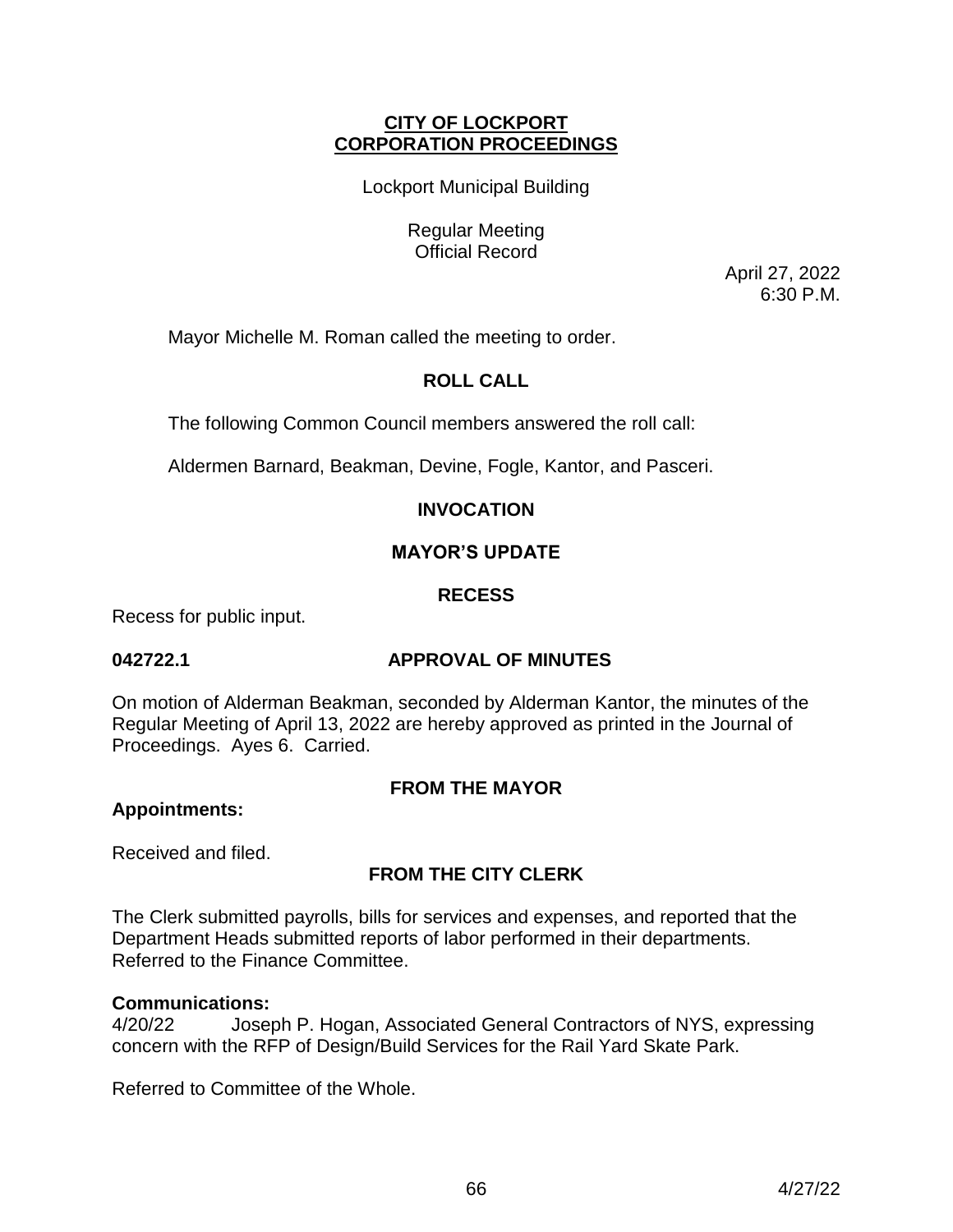# **Notice of Claim:**

| 2/28/22 | Donald C. Hall, Jr., 69 Regent Street, Lockport, NY                                    |
|---------|----------------------------------------------------------------------------------------|
| 4/18/22 | Christina Coyle-Lenz, 376 High Street, Lockport, NY                                    |
| 4/19/22 | Nicholas Troy OBO the estate of Judith DeStefano, 541 Prospect Street,<br>Lockport, NY |
| 4/20/22 | Elizabeth Czaplicki, 165 North Adam Street, Lockport, NY                               |

Referred to the Corporation Counsel.

# **Notice of Complaint:**

4/14/22 395 North Transit Street – tree 4/25/22 236 Irving Street – tree

Referred to the Director of Streets and Parks

# **MOTIONS & RESOLUTIONS**

## **042722.2**

By Alderman Beakman:

Resolved, that the Mayor and City Clerk be authorized to issue orders in favor of the claimants for payrolls, bills, and services to be paid on April 28, 2022 as follows:

| <b>General Fund</b> | Fund A   |     | \$115,696.14 |
|---------------------|----------|-----|--------------|
| Water Fund          | Fund FX  |     | \$43,963.63  |
| Sewer Fund          | Fund G   |     | \$55,805.34  |
| Self-Insurance      | Fund MS  |     | \$76,376.20  |
| Refuse & Recycle    | Fund CL  |     | \$489.38     |
| Payroll             | Pay Date | 4/7 | \$487,278.77 |

Seconded by Alderman Barnard and adopted. Ayes 6.

By Alderman Devine:

Resolved, that the reading of the foregoing resolution be and the same is hereby waived.

Seconded by Alderman Fogle and adopted. Ayes 6.

### **042722.3**

By Alderman Devine:

# **City of Lockport**

# **Local Law No. 1 of the year 2022**

A LOCAL LAW Amending The Opening Of Streets Section C-370a of the Lockport City Code.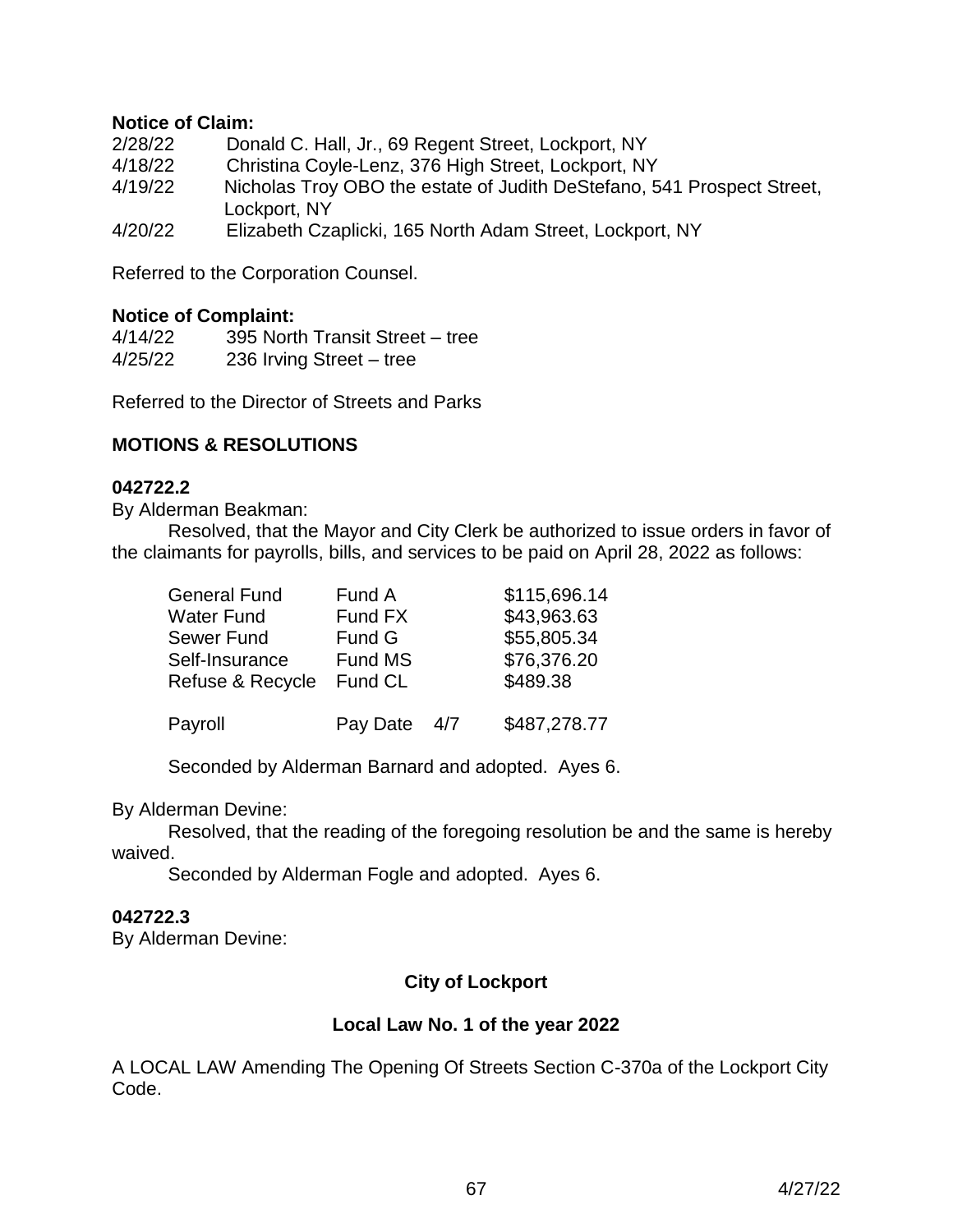Be it hereby enacted by the City Council of the City of Lockport as follows:

# **SECTION C-370a. RELATIVE TO THE OPENING OF STREETS**

- **1.** It shall be unlawful for any person, firm, company or corporation to tap or otherwise alter any water or sewer facilities, or to cause any water or sewer facilities to be installed within the street rights-of-way of the City of Lockport, without first obtaining a permit, signed by the City Engineer and the Superintendent of Streets, allowing such tapping, alteration or installation.
- **2.** The applicant shall file with the City Engineer an application for permit, in form as follows:

Permit No. City of Lockport, New York Department of Public Works Application for Permit for Water Service and Sewer Service Involving Street Openings

To City Engineer

City of Lockport, New York

Application is hereby made by the undersigned, whose residence or principal place of business is located at \_\_\_\_\_ to \_\_\_\_\_ on or across a city thorough-fare, located at \_\_\_\_\_ in accordance with details of work and pursuant to the conditions and regulations, whether general or special, which are hereto attached or hereinafter set forth; all forming a part hereof. This applicant will obtain any other consents or permits that may be necessary to accomplish the purposes set forth herein. We have on file with Department of Public Works, public liability insurance, Policy No. \_\_\_\_\_ which expires \_\_\_\_\_ 20 \_\_\_\_\_.

Dated:

By:

(Name of applicant)

(Title, if signed by a representative)

**3.** In the event that a permit is granted to the applicant, said permit shall refer to this local law, and shall read in form as follows:

Permit For Water Service - Sewer Service

Involving A Street Opening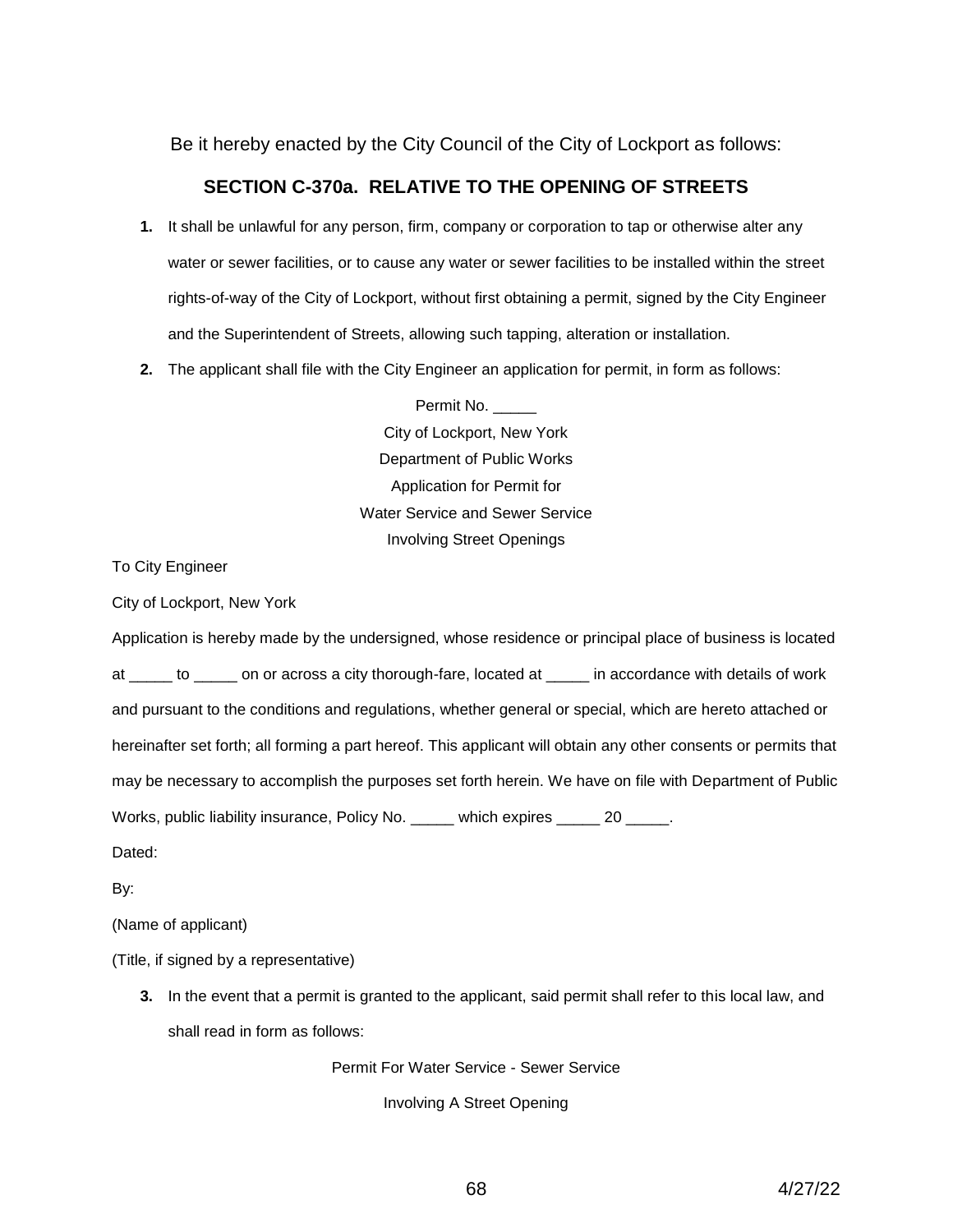Permission is hereby granted to \_\_\_\_\_ (hereinafter referred to as "permittee"), whose residence or principal place of business is at \_\_\_\_\_, to proceed as set forth and represented in the foregoing application and at the particular location described therein, in accordance with details of work hereto attached and pursuant to Local Law No. 1 for the year 1962, and to any special conditions which are hereinafter set forth; all forming a part hereof, to wit:

#### Special Conditions

Dated: \_\_\_\_\_\_ New York this day of \_\_\_\_\_ 20 \_\_\_\_\_.

City Engineer:

By:

Superintendent of Streets:

By:

In consideration of the granting of the within permit, the undersigned hereby accepts the same subject to the restrictions and regulations therein described.

Dated this day of 20 .

Signature of applicant

By

(Title if signed by a representative)

Inspected for compliance with Plumbing Code and regulations and conditions set forth in permit, and for compliance with regulations and conditions affecting sewers.

Plumbing Inspector:

Inspected for compliance with regulations and conditions affecting streets.

Superintendent of Streets:

- **4.** Work under a permit shall be commenced within 10 days from date of permit and continued in an expeditious manner, unless extension of this period is approved by the City Engineer or his authorized representative.
- **5.** All locations shall be approved by the City Engineer or his authorized representative.
- **6.** The permittee shall erect and maintain suitable guardrails or barricades for the protection of the public around all trenches or other openings from the time the opening is first begun until it has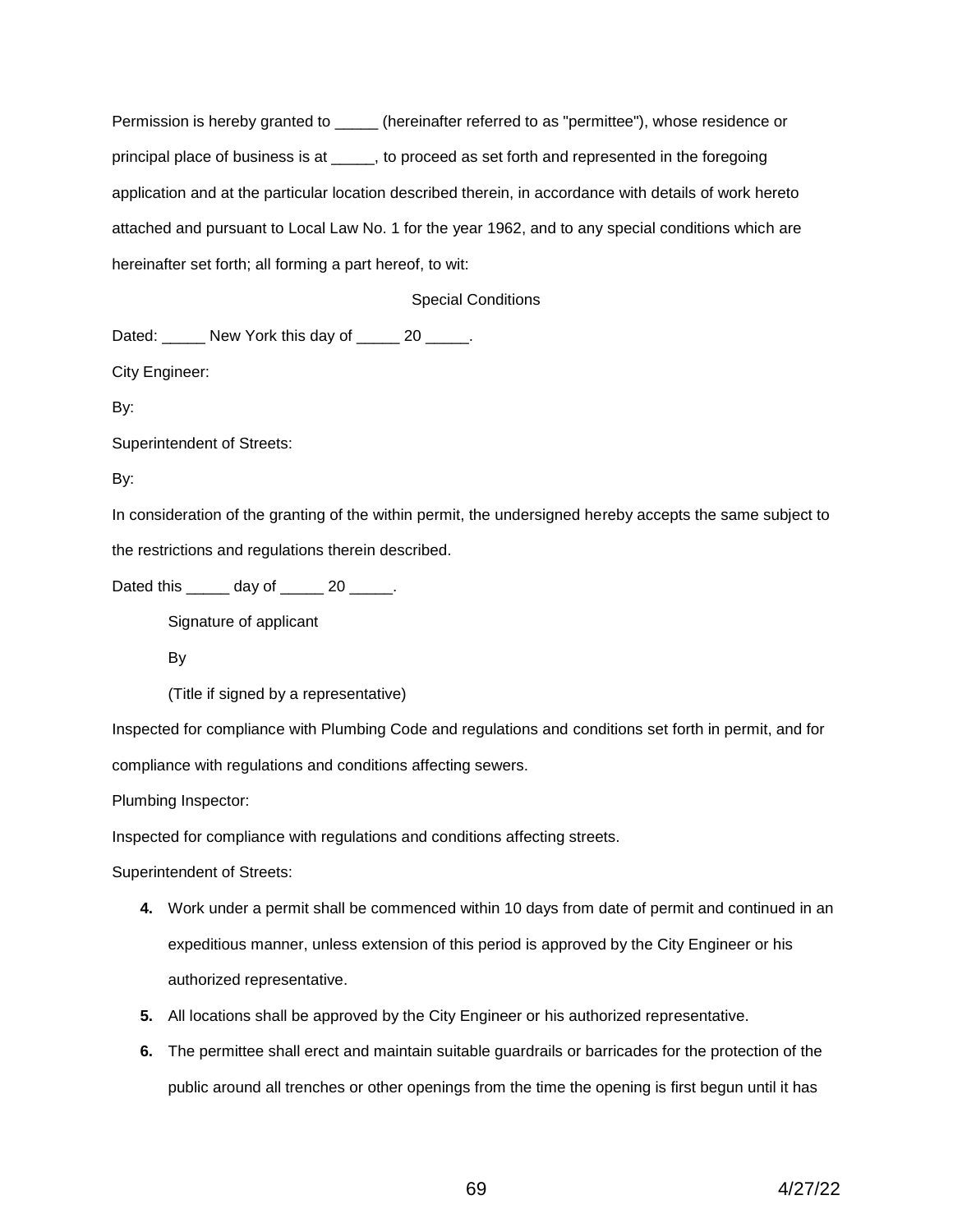been completely and properly back-filled, except that whenever the city shall undertake to backfill any opening the responsibility of the permittee under this paragraph shall terminate as soon as the city has actually begun to backfill the opening. All such guardrails and barricades shall be suitably lighted by flares or red lights at night.

- **7.** The work shall be carried on in such fashion that not more than 25 linear feet of trench remains open at the end of any day's work.
- **8.** Manhole frames and covers shall be of an approved type and weight and set in a workmanlike manner, flush with the surface of the pavement.
- **9.** All surplus earth and rubbish shall be cleaned up and removed from the right-of-way upon completion of the work and the right-of-way shall be left in a neat and orderly condition.
- **10.** All openings in any unpaved portion of the street shall be backfilled by the permittee, using materials which were removed, all to the satisfaction of the City Engineer or his authorized representative. All sod removed to make the opening shall be properly replaced when the opening is filled.
- **11.** All openings in any paved portion of the street shall be backfilled and repaved by the City of Lockport at the expense of the permittee, using approved run-of-bank gravel or run-of-crusher stone, properly tamped, and paving material the same as or equivalent to that removed in making the opening, and the new paved area shall be properly extended beyond the edges of the opening in accordance with good road building and repaving practices.
- **12.** When more than one line, service or connection is being placed in one opening, the permittee shall perform all backfilling necessary to accomplish the placing of the various lines, services or connections, using approved run-of-bank gravel or run-of-crusher stone, properly tamped.
- **13.** On any lateral trench excavation and parallel thereto, the edge of the trench shall not be closer than five feet to the edge of the pavement except upon written authorization of the City Engineer or his authorized representative.
- **14.** Any and every injury to or disturbance of the street or any part of the street right-of-way or any structure or facility located in the right-of-way caused by any act done or omitted during the course of the work authorized by a permit shall be repaired and restored by the permittee at his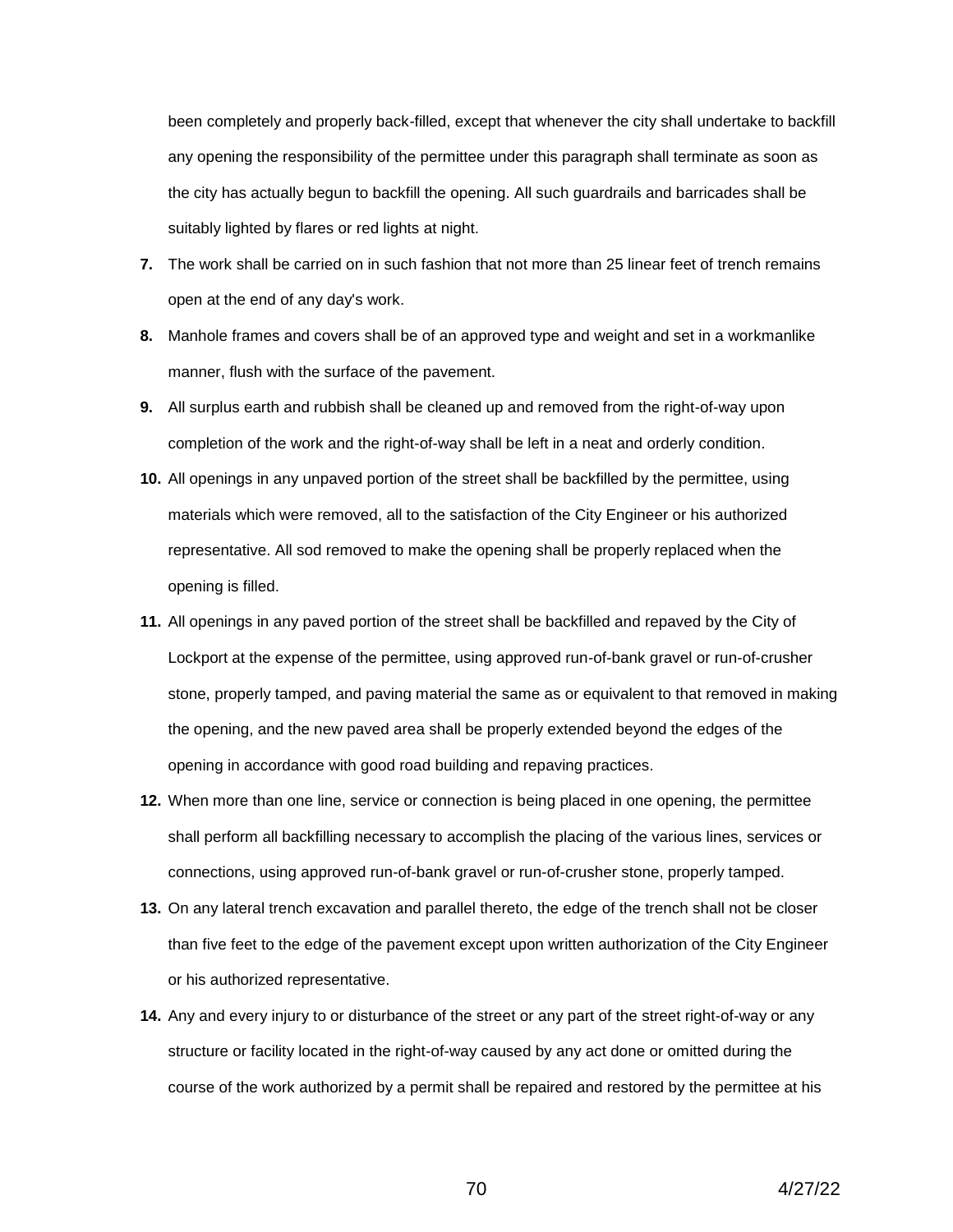own expense and in accordance with instructions of the City Engineer or his authorized representative, unless the City Engineer, or his authorized representative, shall determine that such repair and restoration should be accomplished by the city in which case the cost of such repair and restoration shall be paid by the permittee. If any of the repair and restoration work performed by the permittee in accordance with the provisions of this paragraph is not satisfactory to the City Engineer or his authorized representative, such work may be replaced by the city, either by its own employees or by contract, and the cost of such replacement shall be paid by the permittee.

- **15.** A permit shall not be assigned or transferred without the written consent of the City Engineer or his authorized representative.
- **16.** The work authorized by a permit shall be performed under the supervision and to the satisfaction of the City Engineer or his authorized representative.
- **17.** The said permittee shall be responsible for all damages, resulting from bodily injury, including death, and/or property damage due to activities of the permittee, its contractors, subcontractors of either or both, agents or employees in connection with any act or omission hereunder; and shall indemnify and save harmless the city and/or the Common Council and/or the City Engineer and his representatives and employees from claims, suits, actions, damages and costs of every name and description, arising out of or resulting from any act or omission hereunder; including the cost of defending against the same.
- **18.** Unless expressly waived by the City Engineer, the permittee shall furnish with the foregoing application a policy of protective liability insurance issued to and covering the liability of the City of Lockport and/or the City Engineer of the City of Lockport with respect to all operations under this permit by the permittee or by anyone acting by, through or for the permittee, including omissions and supervisory acts of the city. The limits of liability in such policy shall be not less than \$100,000 for all damages arising out of bodily injury, including death at any time resulting therefrom, sustained by one person in any one accident and subject to that limit for each person, not less than \$300,000 for all damages arising out of bodily injury, including death at any time resulting therefrom, sustained by two or more persons in any one accident, and not less than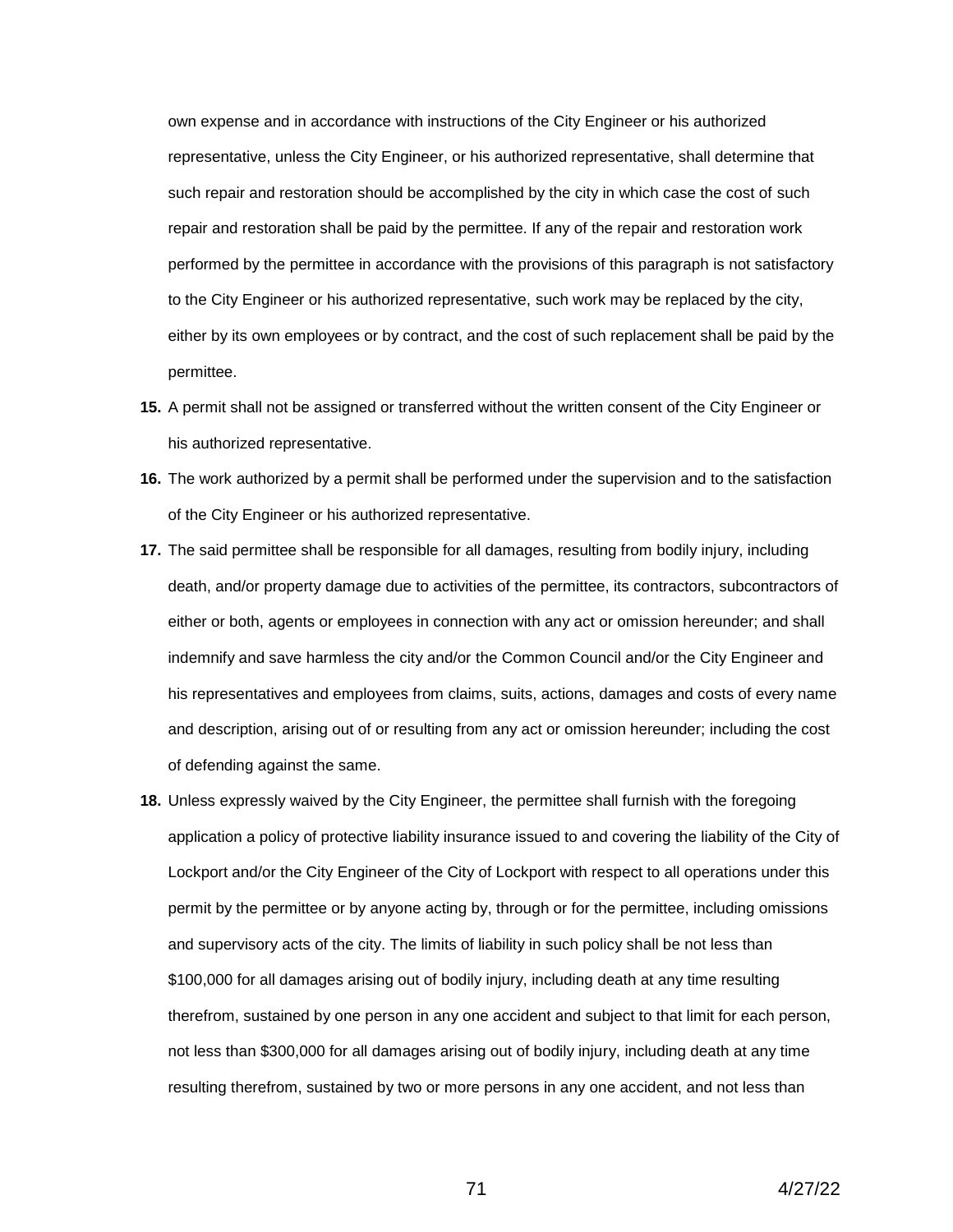\$25,000 for all damages arising out of injury to or destruction of property in any one accident, and subject to that limit per accident, not less than \$50,000 for all damages arising out of injury to or destruction of property during the policy period; such policy shall state that it will not be changed or canceled until 10 days' written notice has been given to the City Engineer.

- **19.** The enumeration in a permit of the kind and amount of insurance shall not abridge, diminish or affect the permittee's legal responsibilities for the consequences of accidents arising out of or resulting from the operations of the permittee under this permit.
- **20.** A bond in the amount of \$25,000 shall be filed by each applicant for a street opening permit before any such permit shall be issued to him and such bond must be in force and on file in the office of the City Engineer before any such permit is issued. The said bond shall be deemed to include and be used as security that every part of the right-of-way disturbed by the work will be restored to its original condition at the expense of the permittee as soon as the work has been completed, said restoration to occur no later than seven (7) days of completion of the work, and shall remain in full force and effect for a period of three (3) years subsequent to the date of completion of the last work performed under such a permit during the stated term of the bond.
- **21.** The City Engineer reserves the right to at any time revoke or annul a permit should the said permittee fail to comply with the terms and conditions on which it is granted.
- **22.** Traffic shall be maintained by the permittee on the affected section of the street or sidewalk while the work is in progress and until its final completion and the permittee shall place and maintain proper barricades, lights and other reasonable safety precautions.
- **23.** The permittee shall certify that it has secured compensation for the benefit of and will keep insured during the performance of the above-described work, such employees as are required to be insured, by the provisions of Chapter 41 of the Laws of 1914 and acts amendatory thereof, known as the Workmen's Compensation Law.
- **24.** In the event of an emergency which arises while the office of the City Engineer is closed, and requires immediate opening for repair work, such emergency opening may be made upon a temporary authorization by the City Engineer or his duly authorized representative, for such purpose, on condition that a formal application for a regular permit shall be filed as soon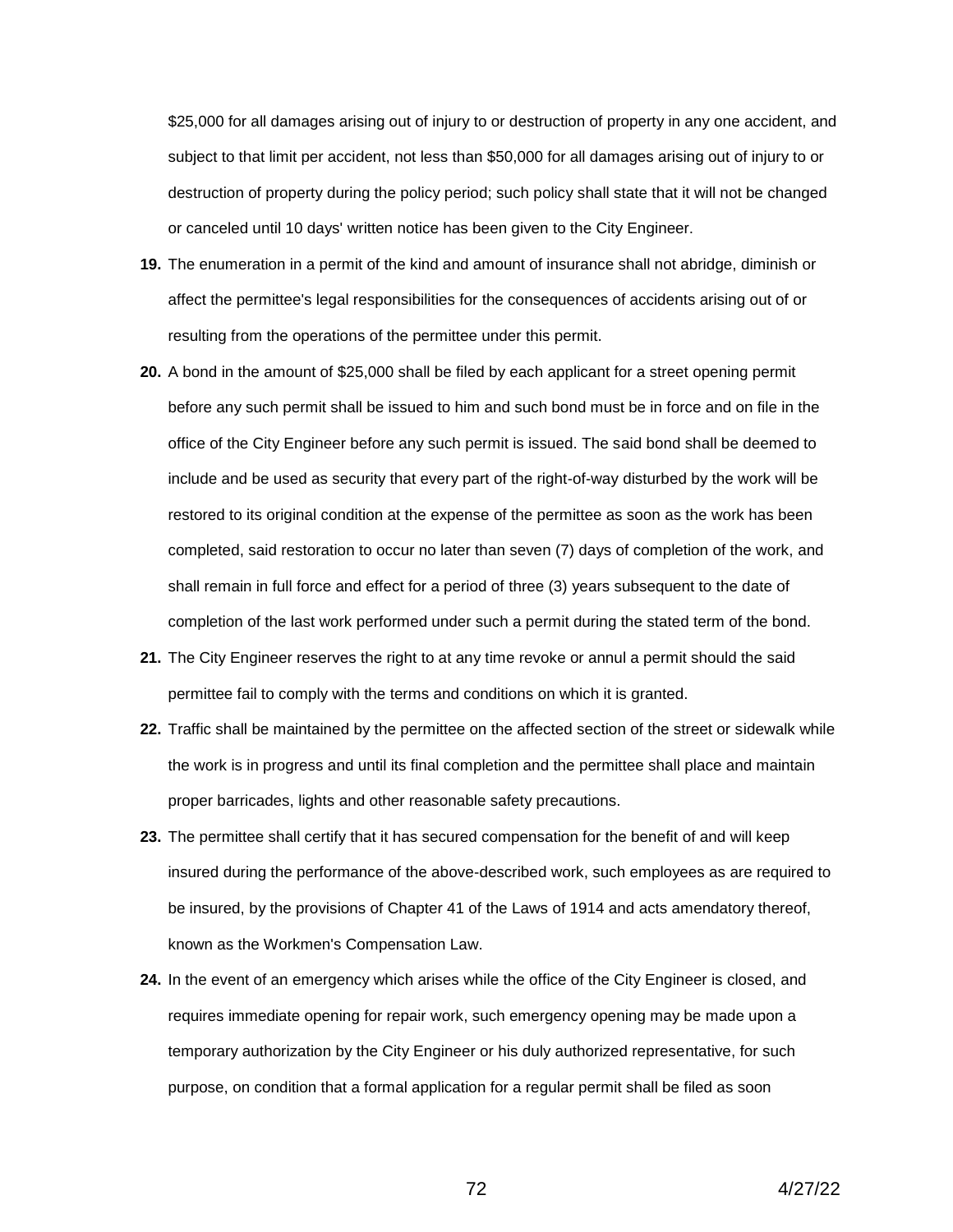thereafter as the office of the City Engineer, or his duly authorized representative, is open for business.

- **25.** The City Engineer, his duly authorized representative, or any representative designated for the purpose of granting a temporary emergency authorization for street openings may, in his discretion, refuse to issue any permit or temporary authorization to any applicant who is in default in the performance of any duty or responsibility under any previous permit or authorization.
- **26.** Local laws numbered 7 and 8 for the year 1960, and entitled: "A Local Law of the City of Lockport, New York, in Relation to Establishing Requirements for Sewer Service" and "A Local Law for the City of Lockport, New York, in Relation to Establishing Requirements for Water Service" are hereby repealed; provided, however, that any liens created thereunder shall not be affected.
- **27.** Penalties. Any person, firm, company or corporation violating any of the provisions of this local law shall, upon conviction, be punished by a fine of not less than \$500 nor more than \$1,500 or by imprisonment for not exceeding 30 days, or both such fine and imprisonment.

This Local Law shall be effective upon filing with the Secretary of State pursuant to the Municipal Home Rule Law.

Seconded by Alderman Fogle. A roll call vote was taken which resulted as follows:

| Alderman Barnard | <b>VOTING</b> | Yes |
|------------------|---------------|-----|
| Alderman Beakman | VOTING        | Yes |
| Alderman Devine  | VOTING        | Yes |
| Alderman Fogle   | VOTING        | Yes |
| Alderman Kantor  | <b>VOTING</b> | Yes |
| Alderman Pasceri | VOTING        | Yes |

The Local Law was thereupon declared duly adopted.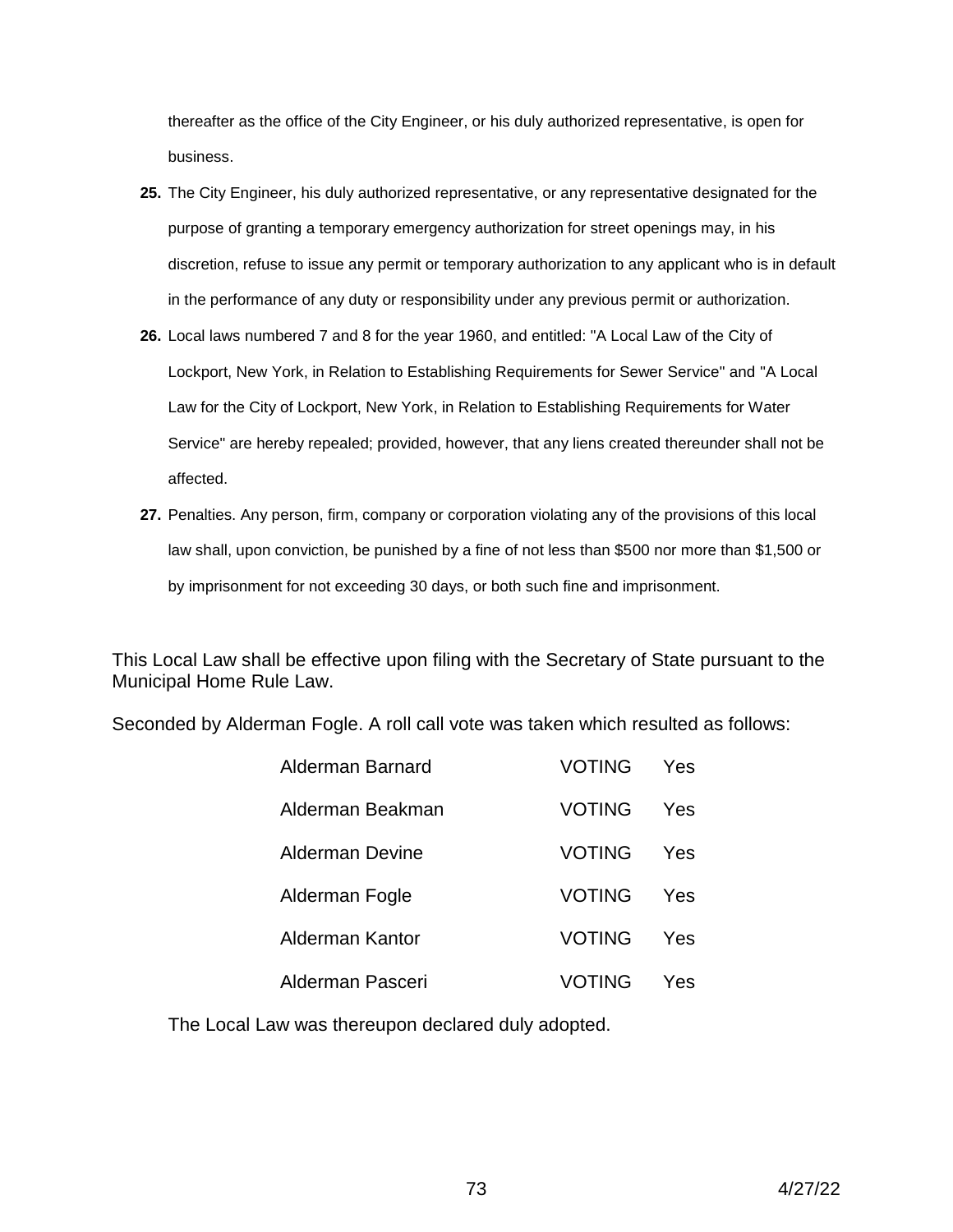## **042722.4**

By Alderman Devine:

Resolved, that pursuant to their request, permission is hereby granted the Lockport Navy Marine Club, 37 Park Avenue, Lockport, to barricade Park Avenue at the eastern end of Ida Fritz Park and at the corner of Park Avenue and Hawley Street on Saturday, August  $13<sup>th</sup>$ , 2022, for their annual picnic, and be it further

Resolved, that the Director of Streets and Parks be and the same is hereby authorized and directed to arrange for delivery of barricades to said area prior to said event.

Seconded by Alderman Barnard and adopted. Ayes 6.

## **042722.5**

By Alderman Fogle:

Resolved, that the Corporation Counsel is hereby authorized and directed to prepare a Local Law relative to amending Chapter 125 of the City Code regarding Noise, and be it further

Resolved, that a public hearing be held at the Common Council meeting of Wednesday, May 11th, 2022, starting at 6:30 P.M. in the Common Council Chambers, Lockport Municipal Building, One Locks Plaza, Lockport, NY relative to said local law, and be it further

Resolved, that the City Clerk is hereby authorized and directed to advertise notice of said public hearing.

Seconded by Alderman Pasceri and adopted. Ayes 6.

# **042722.6**

By Alderman Fogle:

Resolved, that the Corporation Counsel is hereby authorized and directed to prepare a Local Law relative to amending Chapter A-192, Section 40-a of the City Code with respect to the definition of Master Plumber, and be it further

Resolved, that a public hearing be held at the Common Council meeting of Wednesday, May 11th, 2022, starting at 6:30 P.M. in the Common Council Chambers, Lockport Municipal Building, One Locks Plaza, Lockport, NY relative to said local law, and be it further

Resolved, that the City Clerk is hereby authorized and directed to advertise notice of said public hearing.

Seconded by Alderman Kantor and adopted. Ayes 6.

### **042722.7**

By Alderman Fogle:

 Whereas, the City of Lockport (City) was awarded funding from the New York Downtown Revitalization Initiative (DRI) grant program and the Green Infrastructure Grant Program (GIGP) to make streetscape and storm water management improvements (improvements) along Pine, South and Washburn Streets; and